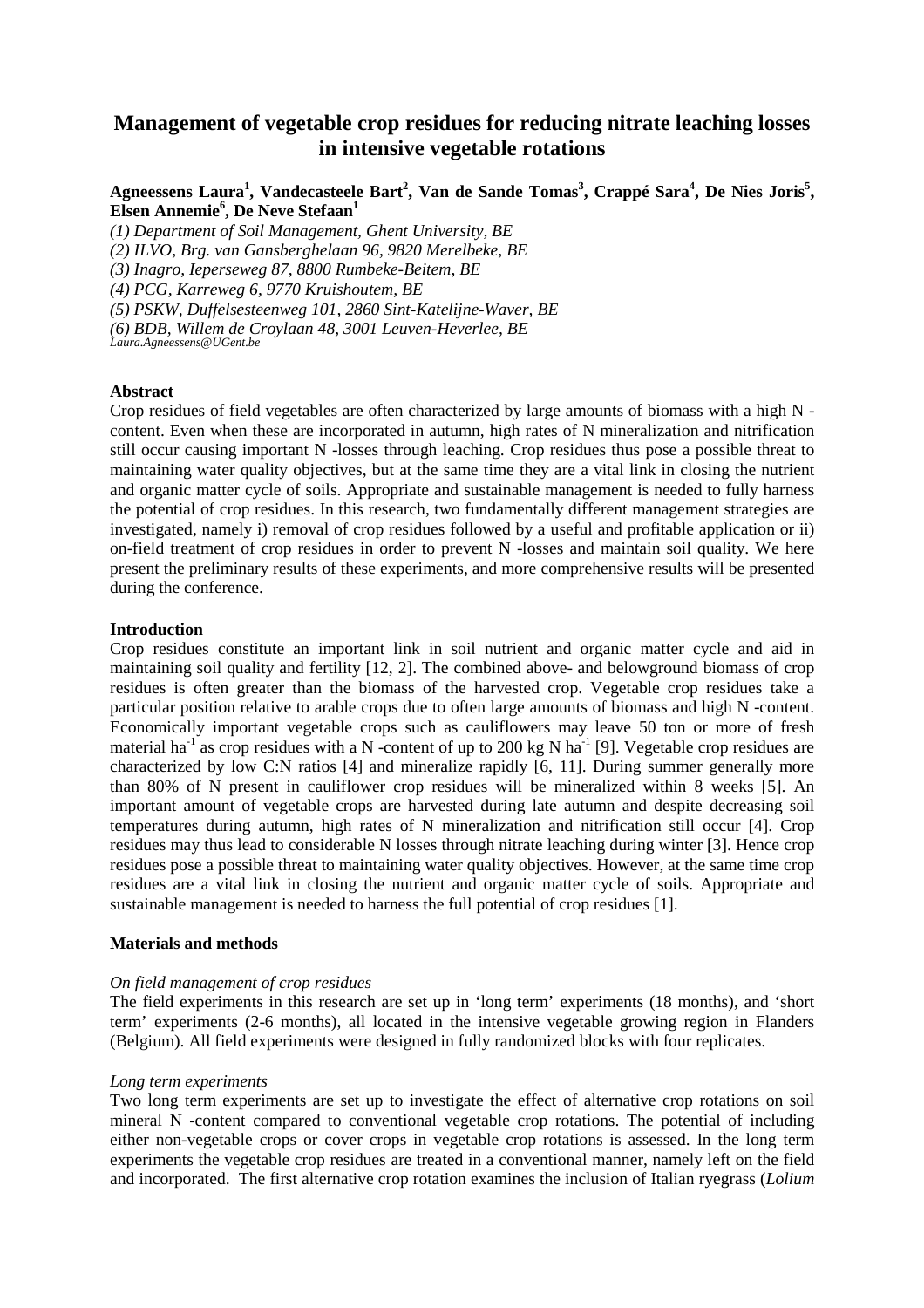*multiflorum*) in cauliflower (*Brassica oleracea var. botrytis*) rotations. Per location two treatments, namely (i) cauliflower – Italian ryegrass (sown in August) and (ii) cauliflower – cauliflower – Italian ryegrass (sown in October) are compared to the conventional cauliflower – cauliflower combination. Following spring one or two cuttings of grass is harvested and removed. The remaining organic material is incorporated and a new cauliflower crop is planted. The field experiments are established at three locations with a different soil texture (sand, sandy loam and loam) in order evaluate the effect of soil texture on nitrate leaching. The second alternative crop rotation examines the use of two cover crops (Italian ryegrass or winter rye (*Secale cereale*) after a cauliflower crop. Similar as for the first alternative rotation two rotations, namely (i) cauliflower – cover crop (sown in August) and (ii) cauliflower – cauliflower – cover crop (sown in October) are compared to a conventional double cauliflower rotation. However in contrast to the first alternative rotation the cover crop will be incorporated during spring instead of harvested. Again three locations with different soil textures (sand, sandy loam and loam) are chosen to take into account the influence of the latter.

#### *Short term experiments*

Several crop residue management strategies are assessed through means of short term field experiments. A first set of field experiments assesses the effect of conventional crop residue incorporation compared to no-incorporation or total removal of crop residues for cauliflower, leek (*Allium porrum*) and headed cabbage (*Brassica oleracea convar. capitata var. Alba*). Two cauliflower crops, one headed cabbage crop and one leek crop were established at a sandy loam soil. Another three fields with cauliflower are set up on a sandy soil. Following harvest of crop residues a cover crop (winter rye, Italian ryegrass or black oats (*Avena strigosa*)) was sown and compared to leaving the field fallow. A second set of field experiments examines the effect of three immobilizing materials on N losses. At two fields on a loam and a sandy loam soil cereal straw  $(12 \text{ t} \text{ ha}^{-1})$ , corn straw residue (12) t ha<sup>-1</sup>) or immature green waste compost  $(50 \text{ t} \text{ ha}^{-1})$  was mixed with cauliflower residues and subsequently incorporated. The three treatments are compared to incorporation of cauliflowers residues without immobilizing materials. The potential of cover crops undersown is evaluated at a third set of field experiments. On a sandy loam soil three cover crops (Italian ryegrass, winter rye or phacelia (*Phacelia tanacetifolia*)) were sown 4 week after planting of a cauliflower crop and compared to a treatment without understorey.

#### *Removal of crop residues*

In the crop residue removal scenario we assess the potential of ensilaging or composting of vegetable crop residues followed by reapplication on the field.

Four crop residues (leek, celery, cauliflower and headed cabbage) were mixed with corn straw residues and 42L of fresh material (50/50 vol% composition) was ensilaged in 15L buckets (Agriton) specially designed for this purpose. Before ensilaging, the bulk density, organic matter, dry matter, N and P -content was measured for the starting materials. In the composting scenario two compost piles (12 m long  $\times$  3 m wide) with crop residues of leek or headed cabbage residues, mixed with additional materials, were set up at the end of November in open air on a concrete floor, with a mixture of 20 vol% crop residues, 30 vol% wood chips, 30 vol% bark and, 20 vol% straw. Temperature and  $CO<sub>2</sub>$ levels in the composts were monitored and the compost piles were mixed, turned and covered or rewetted when necessary. Before composting bulk density, organic matter, dry matter, N - and P content was measured for the starting materials and the feedstock mixture.

#### *Plant and soil sampling*

General soil properties were determined at all fields before the start of the experiment. During the experiment soil samples were taken monthly with an auger in three layers: 0-30 cm, 30-60 cm, 60-90 cm. These samples were analysed for ammonium-N and nitrate-N after 1 M KCl extraction in order to determine soil mineral N profiles. Crop and crop residue (leaves and stalk) samples were collected at harvest. Four subsamples were taken per treatment. All plant samples were dried, ground and analysed for N and P content.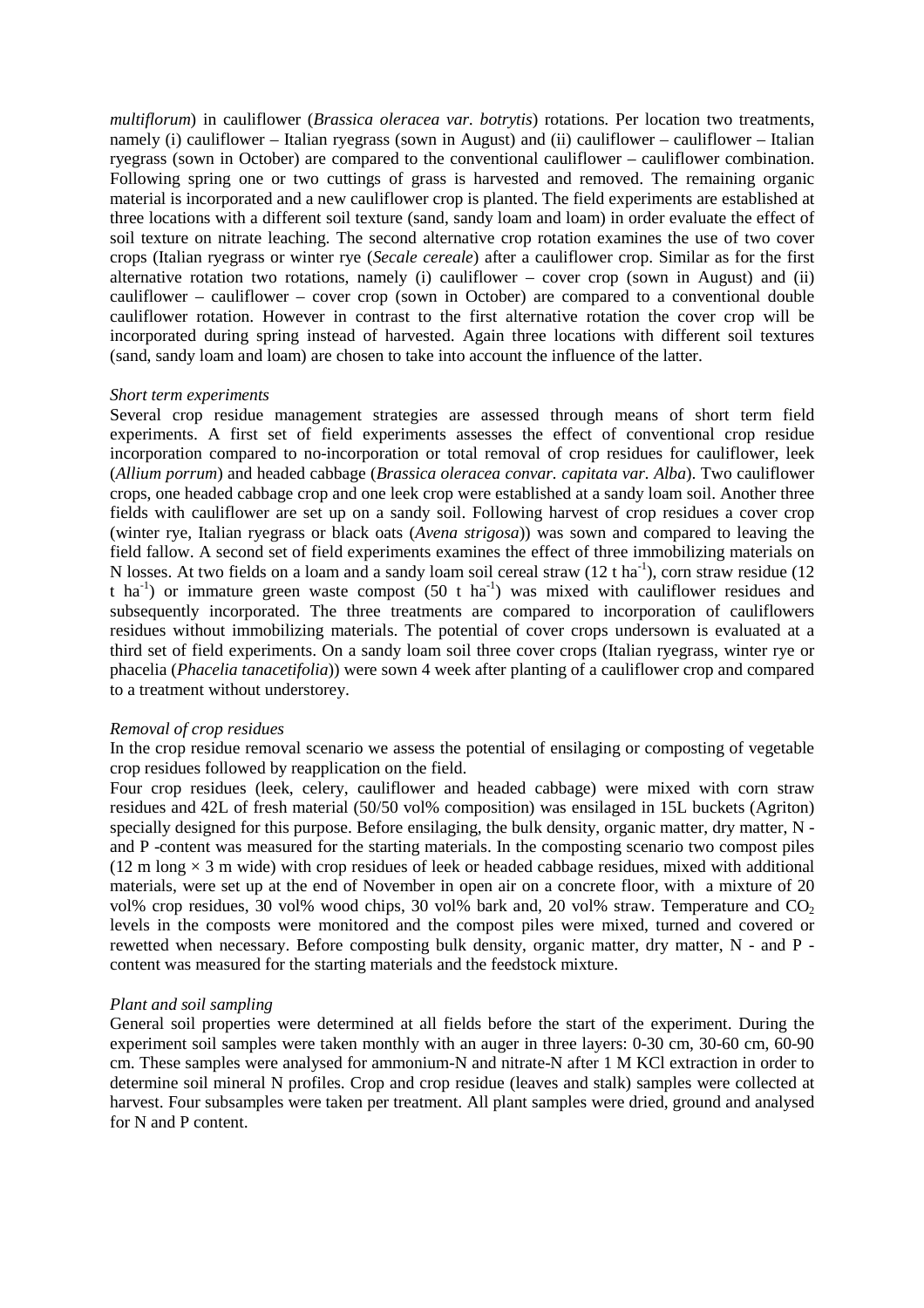#### **Results and discussion**

Field experiments are still ongoing but some preliminary results are already available. Total mineral N content (N<sub>min</sub>) was generally greater following incorporation of vegetable crop residues compared to leaving them untouched on the soil surface (Fig. 1), corresponding with results observed in previous studies [8]. Increasing disturbance and incorporation leads to a decreasing residue particle size and thus increases the surface area available for microbial decomposition [10, 7]. More importantly, the crop residues left undisturbed continued to take up N from the soil, further depleting the soil mineral N. Removal of crop residues logically resulted in reduced mineral N concentrations in soil compared to the other options. The overall decrease of soil mineral N with time is a result of leaching of  $\overline{NO_3}$ -N out of the soil profile.



**Figure 1 : Mean total mineral N content (N-NH<sup>4</sup> + + N-NO<sup>3</sup> - ) with corresponding standard deviation of the 0 – 90 cm soil layer following a cauliflower crop harvested in September (INC= incorporation crop residues, NO INC= leaving the crop residues behind on the field, REM= removal of crop residues).**

Catch crops were undersown in a cauliflower crop to allow the catch crop to be fully developed at harvest of the main crop and facilitate additional N uptake. Due to dry conditions during sowing period growth the catch crops developed poorly. However, first results seem to indicate an effect of Italian ryegrass and phacelia on soil mineral N content (Fig. 2). The winter rye seeds appeared to be of low quality and only limited growth occurred. This may explain the small difference between plots without and with undersown winter rye. Nitrate was the dominant form of inorganic N in all fields.



**Figure 2 : Mean total mineral N content (N-NH<sup>4</sup> <sup>+</sup>+ N-NO<sup>3</sup> - ) with corresponding standard deviation of the 0 – 90cm soil layer in a cauliflower crop with undersown catch crop.**